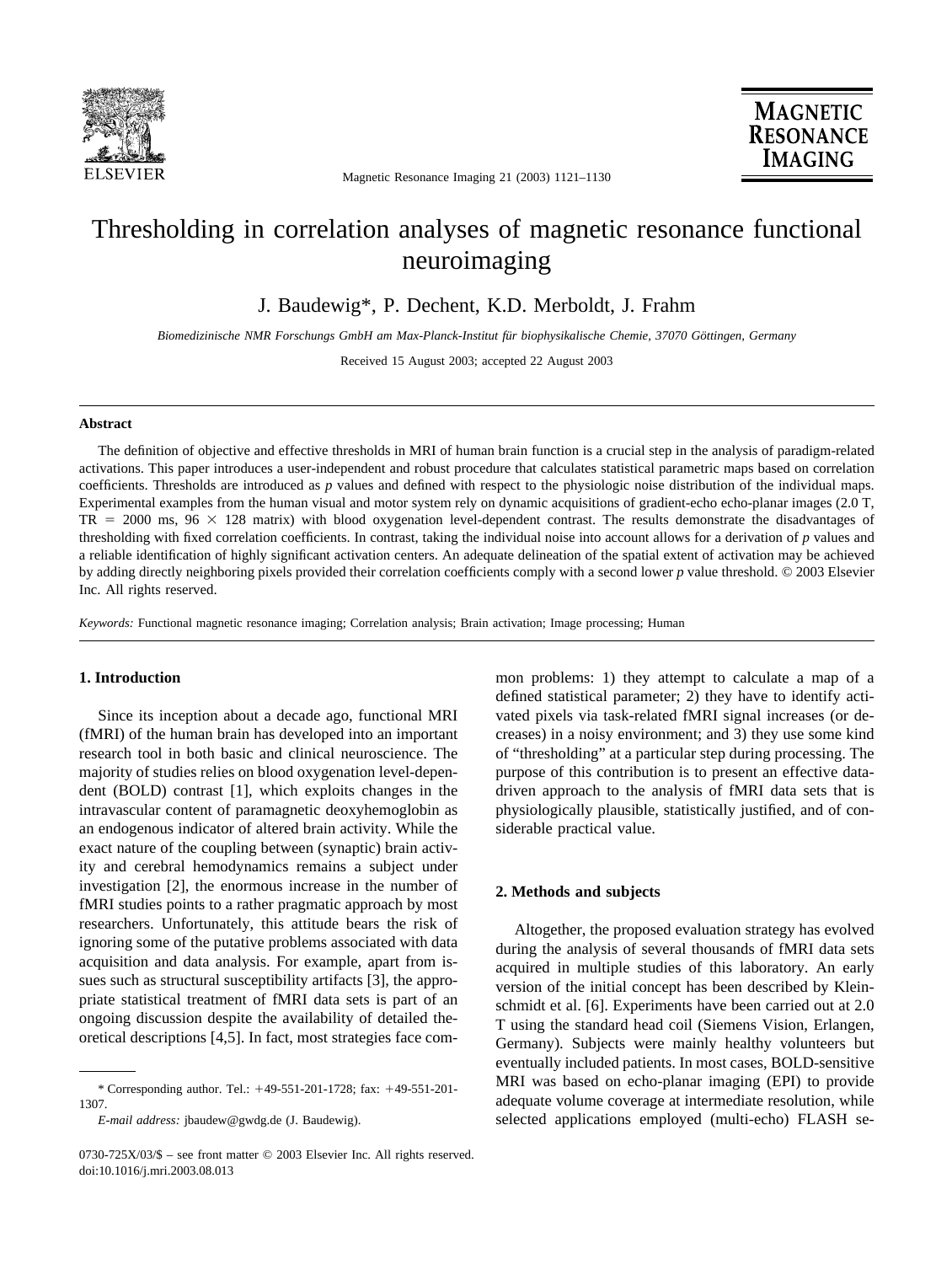<span id="page-1-0"></span>

Fig. 1. Thresholding with a fixed correlation coefficient *cc*. Maps of correlation coefficients at fixed lag time (A) as gray-scale correlation image as well as after (B) thresholding with  $cc = 0.5$ , (C) color-coding, and (D) superposition with an EPI reference image.

quences in order to achieve high spatial resolution. The fMRI experiments performed here refer to an active motor task and a passive visual stimulation. Acquisitions used a standardized multi-slice EPI sequence  $(TR/TE = 2000/54$ ms,  $96 \times 128$  acquisition matrix) covering a rectangular field-of-view at  $2 \times 2$  mm<sup>2</sup> resolution and 4 mm section thickness.

The motor task contrasted self-paced bimanual finger movements with motor rest, while the visual study compared stimulation by a flickering checkerboard (5 Hz) with the presentation of a gray screen. In either case, the paradigm represented a simple block design alternating 12 s periods of enhanced (or attenuated) neural activity with 18 s periods of control. Each experiment started with a 20 s control period in order to establish steady-state conditions followed by 6 repetitions of the 30 s paradigm.

The dynamic fMRI data sets were processed using a temporal correlation analysis as originally proposed by Bandettini et al. [\[7\].](#page-9-0) A reference function with a rectangular box-car waveform served to represent the stimulation protocol. This function was shifted by 4 s (2 images) to account for hemodynamic latencies and rise times. Correlation coefficients were calculated on a pixel-by-pixel basis and visualized in a gray-scaled correlation image as shown in Fig. 1A.

Mathematically, the cross-correlation of two functions is, of course, defined as a *function* which represents the correlation coefficients of these functions for all possible lag times. Thus, also the cross-correlation analysis of an fMRI data set yields a complete function for each image pixel. However, this work follows the standard procedure of reducing this function to a single correlation coefficient *cc* for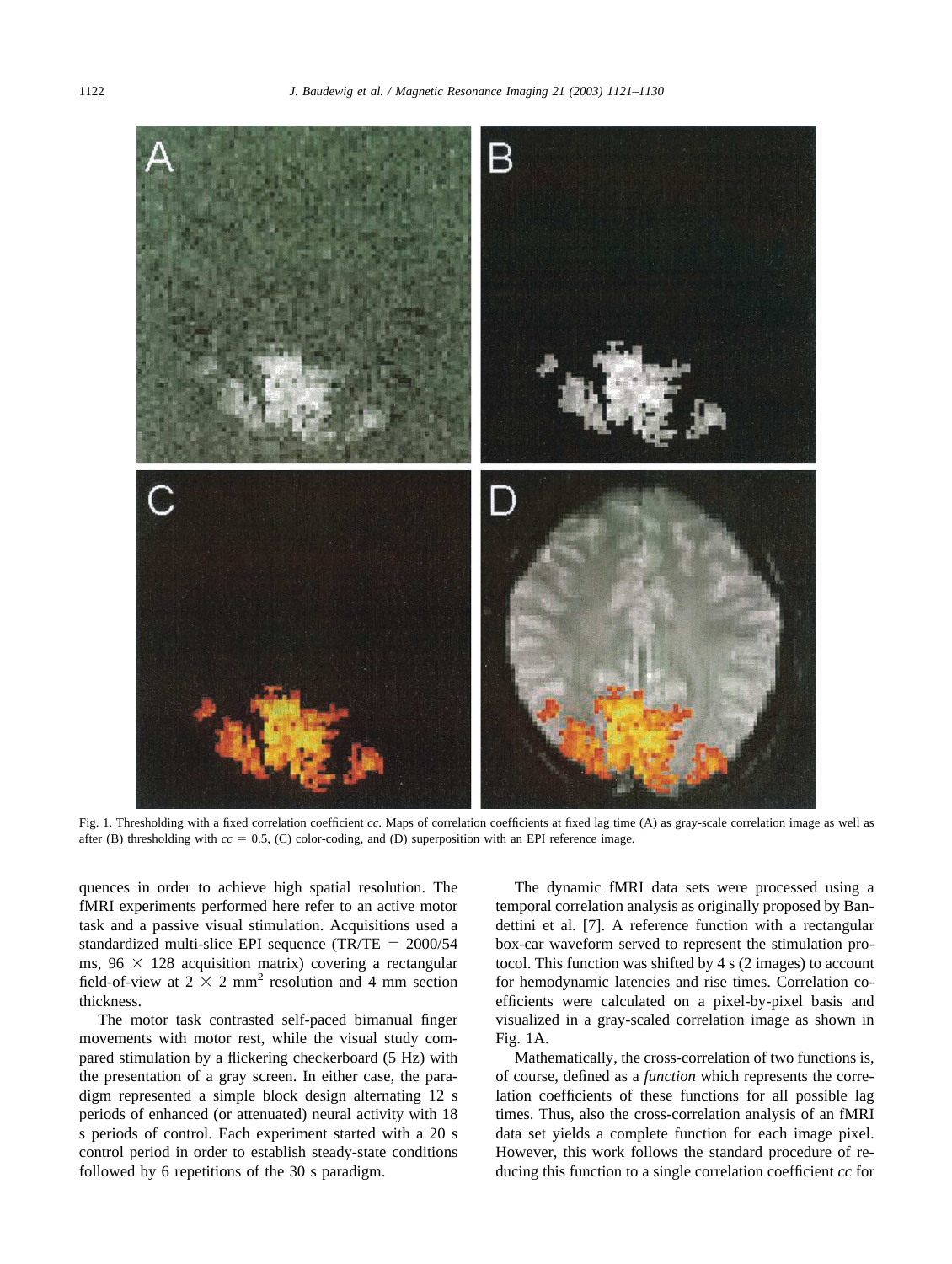a fixed lag time. Depending on the definition of the reference function mimicking the stimulus protocol, this lag time may be 4 s - reflecting the hemodynamic delay - or zero for a correspondingly shifted function.

#### *2.1. Fixed correlation coefficients*

A correlation image contains information not only about the functional anatomy and the strength of the paradigmassociated neural processing, but also about the quality of the fMRI experiment in terms of background noise and subject performance such as involuntary movements. Instead of taking advantage of this information, it is common practice to uniformly reduce the data by means of a fixed correlation coefficient and to generate apparently unambiguous spots of color-coded activation on top of a high-quality anatomic reference image. It is this part of the analysis that deserves further consideration.

The values of the correlation image shown in [Fig. 1A](#page-1-0) range from  $+1$  (perfect positive correlation) to 0 (no correlation) and  $-1$  (inverted negative correlation). Noteworthy, visual inspection by an experienced experimenter immediately results in a subjective judgment of the quality of the gray-scaled activations. This effective cognitive process needs to be translated into an objective and user-independent mathematical strategy. In the most simple case, a separation of "activated" pixels or regions from other areas is achieved by introducing a fixed *cc* threshold, e.g., *cc* 0.5 as in [Fig. 1B.](#page-1-0) In this case, thresholding simply refers to the fact that all pixels with  $cc < 0.5$  will be dismissed, leaving only pixels with  $cc \geq 0.5$  for further processing [\(Fig. 1C\)](#page-1-0) and visualization [\(Fig. 1D\)](#page-1-0).

It should be emphasized that the common procedure of overlaying an EPI-derived activation map onto an anatomic image with much better spatial resolution is misleading and often unacceptable. This is because echo-planar images may exhibit serious spatial distortions which then translate into geometric inconsistencies between the functional map and the anatomy—and obviously hamper any reliable interpretation of the results. Conversely, the use of an EPI reference image as in [Fig. 1D](#page-1-0) offers an inherent quality control to both the experimenter and the reader of a publication: the degree of susceptibility artifacts present in a particular section will become evident. Although trivial, a color-coded activation map can never be better than the quality of the original EPI acquisitions, and any attempt to hide this problem should be discouraged.

Although fixed correlation coefficients seem to be popular thresholds, even the original work on fMRI correlation analysis widely varied the actual values from 0.7 to 0.25 [7]. On the other hand, *cc* thresholds as low as 0.25 are often (mis-) interpreted as a hint that no activation could be found. However, correlation coefficients do not represent objective levels of confidence. Even worse, their values strongly depend on the length of the acquired fMRI time series, i.e., the number of images or data points contributing to the correlation analysis. When the duration of the fMRI experiment is doubled while all other parameters remain the same including the underlying noise—the resulting correlation coefficient of a selected, truly activated pixel decreases. Or conversely, for a shorter fMRI experiment with fewer images, such correlation coefficients increase. Accordingly, the use of identical correlation coefficient thresholds in fMRI experiments comprising different numbers of images is by no means statistically justified.

The apparently paradoxical result that longer acquisitions yield activation maps with lower correlation coefficients is demonstrated in [Fig. 2,](#page-3-0) which compares activation maps for a motor task and for visual stimulation that were obtained for a single, fixed threshold of  $cc = 0.4$  and time series of 25, 50, and 100 images. The shorter time series were taken as subsets of the full acquisition comprising 100 images. While the resulting correlation images (not shown) are more or less similar to each other, the thresholded activation maps yield notable differences. The enhanced number of pixels with  $cc \ge 0.4$  for the series of 25 images causes considerable "activation" outside the brain, whereas the generally decreased correlation coefficients obtained for "activated" pixels in the experiment with 100 images results in a much cleaner map. The key to understanding this behavior lies in an analysis of the underlying distribution of correlation coefficients.

# *2.2. From correlation coefficients to p values*

[Fig. 3](#page-4-0) shows distributions of correlation coefficients for an fMRI study without any stimulation (null experiment) but otherwise identical acquisition and analysis parameters as in the experiments of [Fig. 2.](#page-3-0) The values are obtained from respective correlation images calculated using similar reference functions as for the actual experiments. Because of the large number of pixels involved, i.e.,  $96 \times 128 =$ 12,288, the histograms may be represented as smoothed distributions of correlation coefficients. In the absence of a stimulus, i.e., without altered brain activity, the "noise" distributions in [Fig. 3](#page-4-0) emerge as symmetric functions with a Gaussian shape. Their widths increase when the number of images decreases. Thus, correlation coefficients with values above 0.4 by chance are more likely to occur when fewer images contribute to the analysis.

In order to overcome the aforementioned inadequacies, the procedure should involve a statistical test. Fortunately, this is equivalent to the application of a *probabilistic* threshold, which asks to which degree an observed high correlation coefficient occurs by chance or represents a significant effect. In line with earlier suggestions [7] and a wide acceptance in test statistics, it is therefore strongly recommended to use *p* values instead of correlation coefficients for thresholding in fMRI. As demonstrated in [Fig. 4,](#page-5-0) a fixed threshold of  $p < 0.001$  leads to a more common behavior as far as activation maps are concerned. In comparison with [Fig. 2](#page-3-0) and a *cc* threshold of 0.4, the fixed *p* value corre-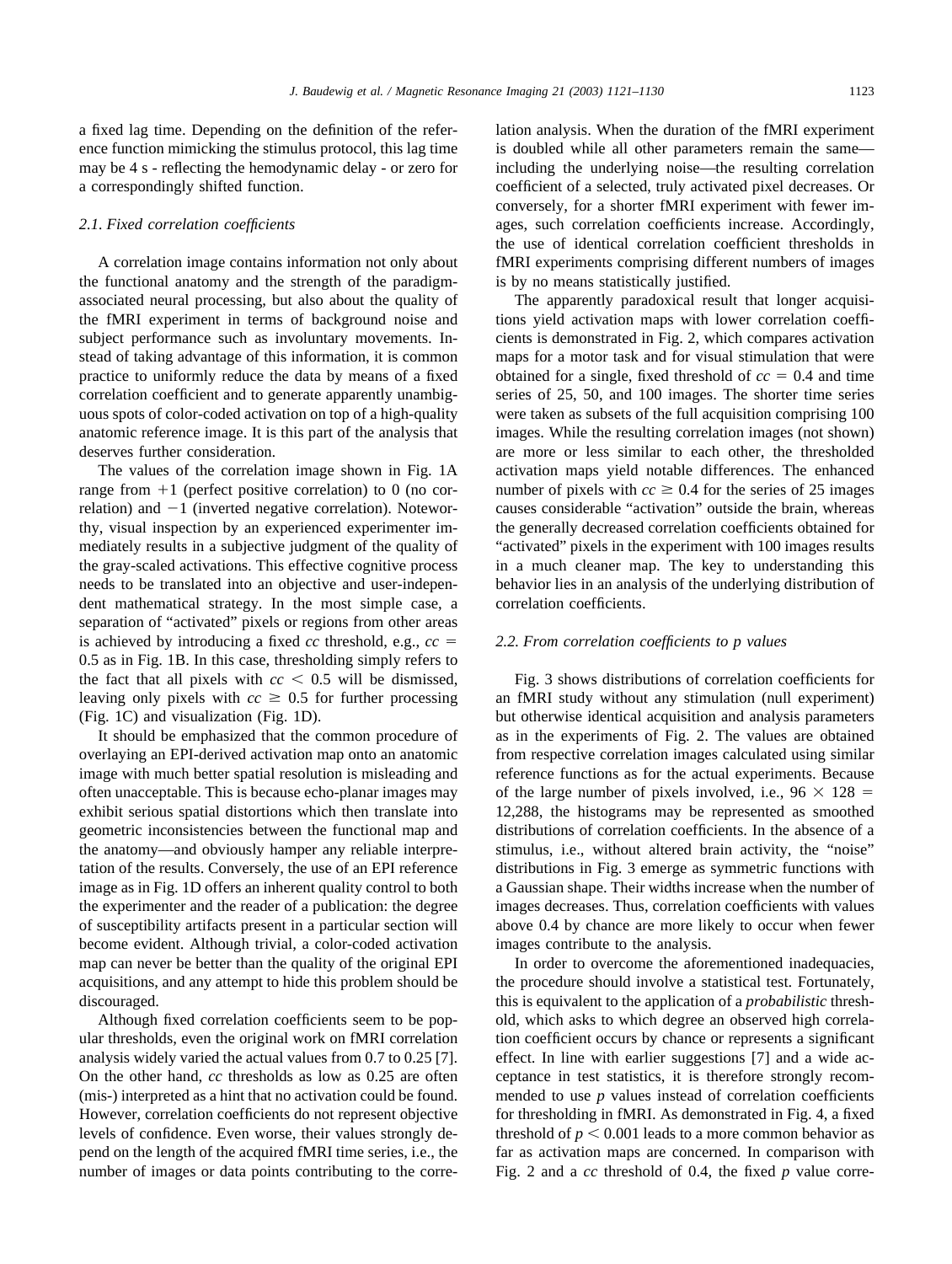<span id="page-3-0"></span>

Fig. 2. Activation maps obtained for (A) a hand motor task and (B) visual stimulation using a fixed threshold of  $cc = 0.4$  but different numbers of images from the same time series: (top) 25 images, (middle) 50 images, and (bottom) 100 images (full acquisition).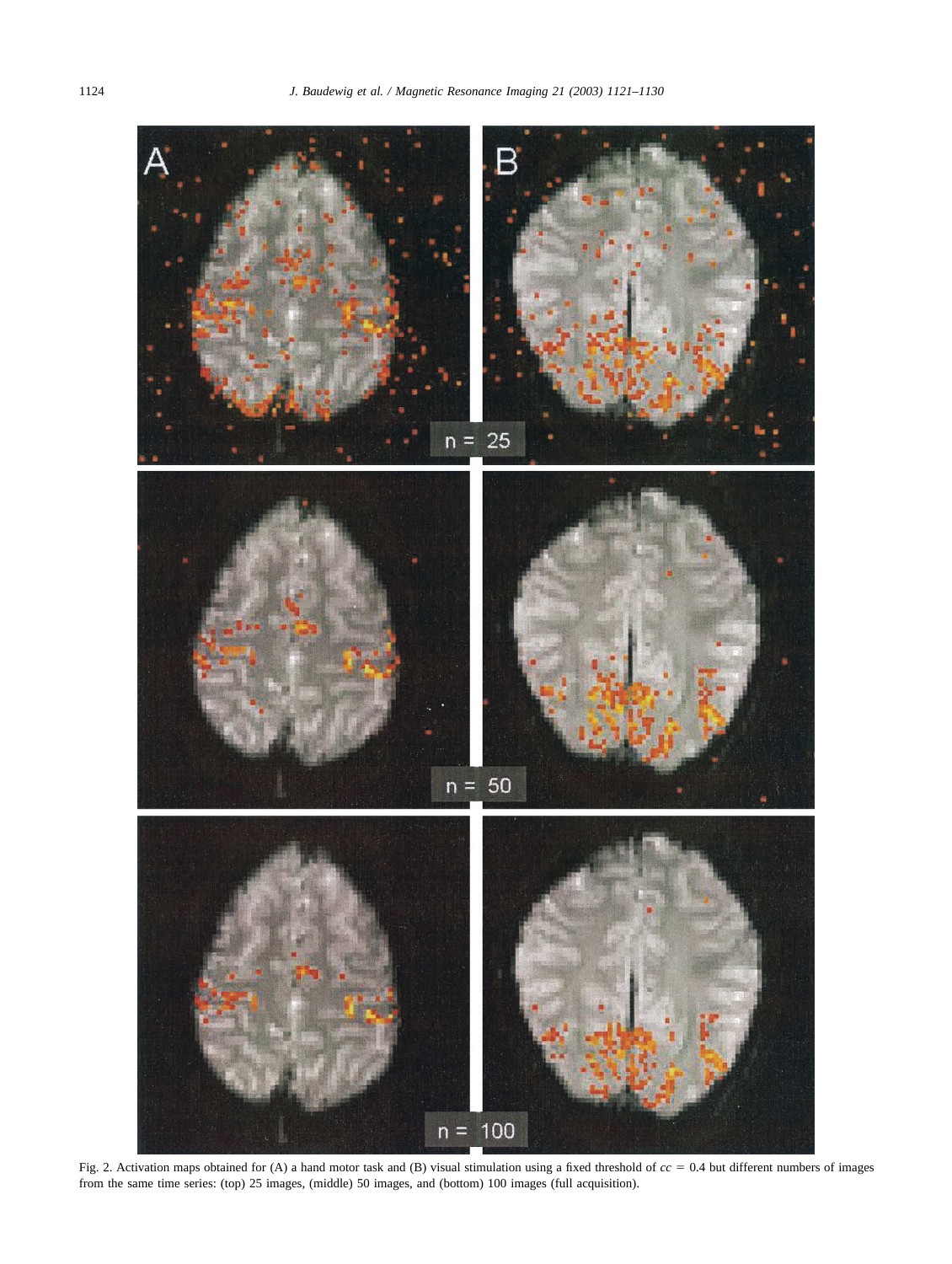<span id="page-4-0"></span>

Fig. 3. Distributions of correlation coefficients obtained in the absence of a stimulus (null experiment). Original histogram (top, *cc* binning: 0.01 units) and smoothed representations (bottom, *cc* binning: 0.001 units) of serial acquisitions with different numbers of images.

sponds to *cc* values of 0.588 (25 images), 0.427 (50 images), and 0.305 (100 images), respectively. Thus, a reduction of the number of images decreases the number of pixels that are classified as activated by increasing the inherently used *cc* threshold. Or in statistical terms, reducing the sample size results in a loss of power.

#### *2.3. Individualized noise distribution*

[Fig. 5](#page-6-0) shows correlation images and corresponding distributions of correlation coefficients obtained for the same data as in [Figs. 2](#page-3-0) and [4.](#page-5-0) As theoretically predicted by statistics and demonstrated by the null experiment, the basic form of the distribution is adequately described by a Gaussian curve. Brain activations, or more precisely pixels representing paradigm-associated fMRI signal alterations, manifest themselves as aberration of the true distribution

from the estimated Gaussian noise distribution, especially for high positive-correlation coefficients. The actual histogram can therefore be understood as the sum of two independent distributions reflecting different subpopulations of pixels: a dominating noise distribution given by a large number of nonactivated pixels and a second much smaller distribution of activated pixels with high positive (or negative) *cc* values. Of course, deviations from the noise distribution may also occur simultaneously for both positive and negative correlation coefficients.

While part of the noise may arise from technical sources such as signal fluctuations due to the MRI sequence and instrumentation, an important if not dominant source is physiologic noise determined by the subject itself. Putative factors are stimulus-correlated movements, variations in respiration and cardiac pulsations as well as temporal instabilities in hemodynamic responsiveness and mental state. As a consequence, the width of the Gaussian noise distribution not only depends on the number of images (compare Fig. 3), but is also affected by unavoidable and largely uncontrollable biologic factors [6]. In order to account for these problems, one may take advantage of the additional information in the actual distribution of correlation coefficients and develop a suitable correction of the theoretically determined *p* values. This is achieved by the following procedure.

In a first step, the histogram of correlation coefficients is used to estimate the underlying noise distribution of a particular correlation image. In order to obtain a reliable estimate, it is desirable to increase the sample size as much as possible. One may therefore consider the entire multislice fMRI data set as a possible optimum yielding rows  $\times$  lines  $\times$  slices (e.g., 96  $\times$  128  $\times$  24) samples. However, this procedure has to assume a uniform noise distribution in all slices of the covered brain volume. Because multiple sections are usually acquired in an interleaved sequential manner, their noise structure may indeed be influenced by slicedependent factors. It therefore seems advisable to derive the noise distribution from individual sections. A further restriction stems from the characteristics of the image noise outside the subject's head in the surrounding air. These regions provoke no relevant MRI signal but contribute noise with an often narrower distribution of correlation coefficients than found within brain tissue. Because such contributions may alter the statistical thresholds derived from the estimated noise distribution, which, for example, may lead to reduced specificity, this estimate includes only pixels above a certain MRI signal intensity threshold. Thus, the subsequent introduction of probabilistic thresholds relies on histograms that represent pixels from brain tissue in individual sections.

In a second step, a Gaussian curve is fitted to the central portion of the histogram. The rationale for using this part is the dominance of noise for low correlation coefficients representing nonactivated pixels. The reason for excluding the region around  $cc = 0$  is based on the eventual experi-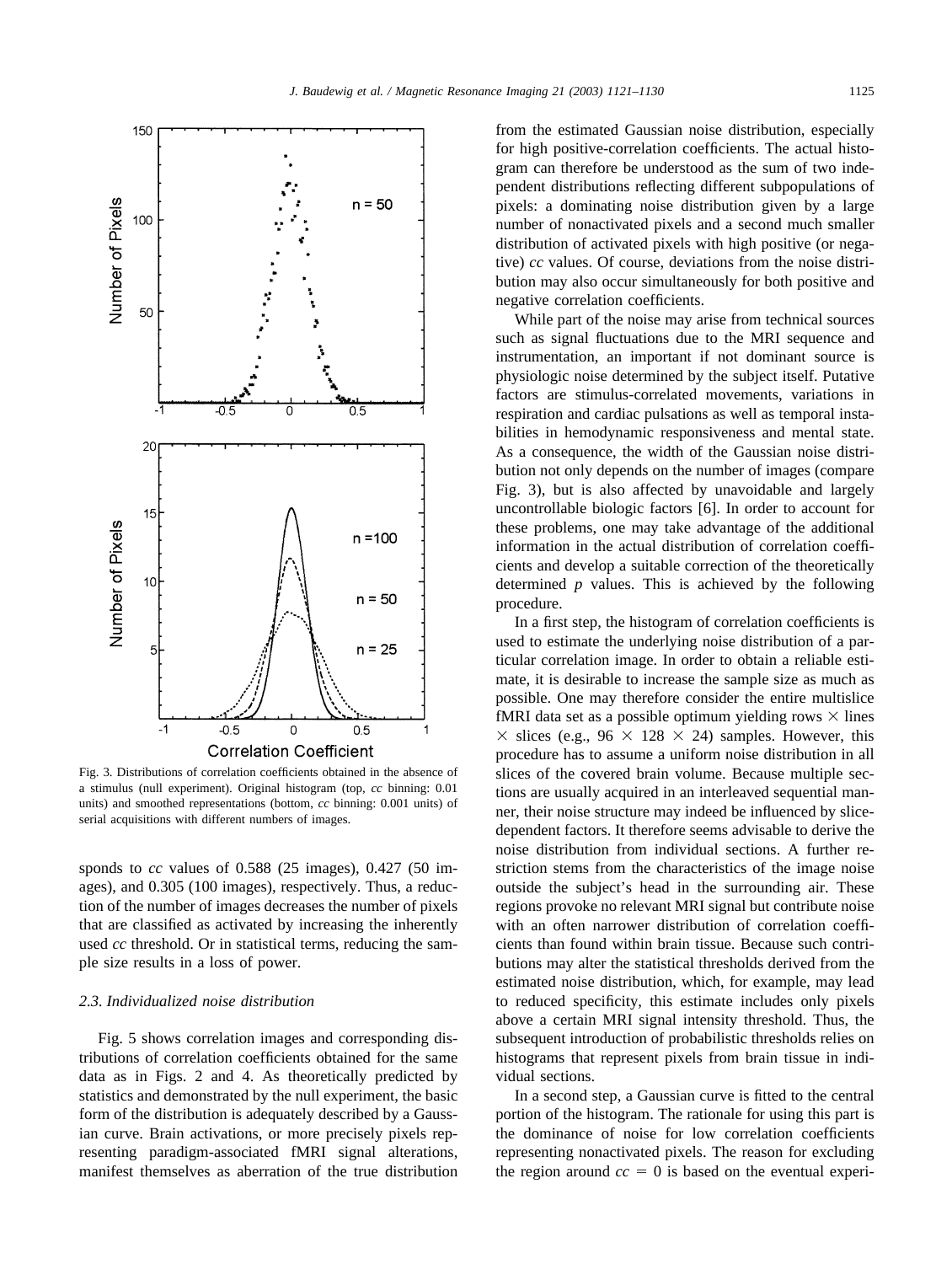<span id="page-5-0"></span>

Fig. 4. Activation maps obtained for (A) a hand motor task and (B) visual stimulation (same data as in [Fig. 2\)](#page-3-0) using fixed p values rather than correlation coefficients for thresholding.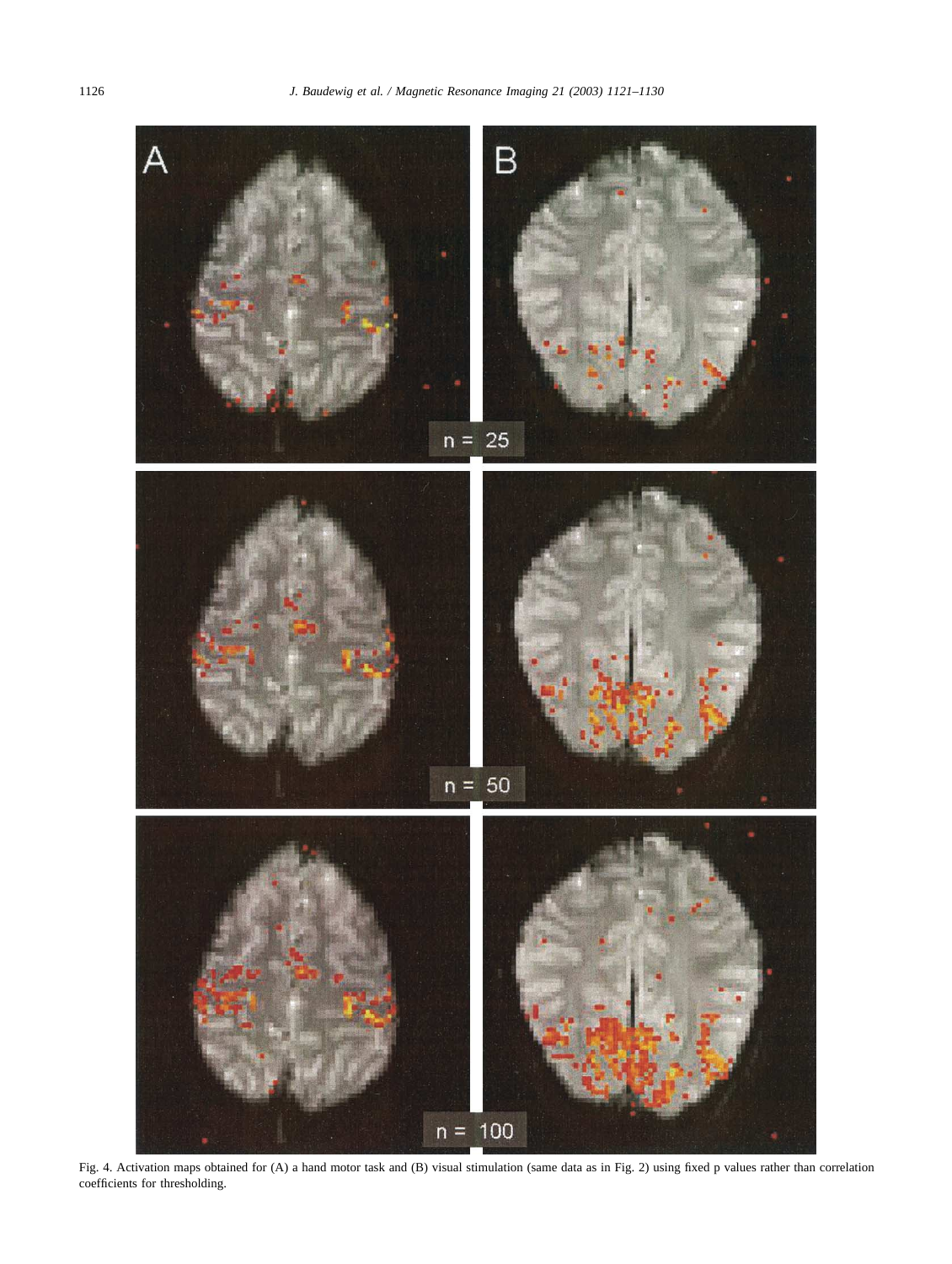<span id="page-6-0"></span>

Fig. 5. Correlation images (left) and corresponding histograms of correlation coefficients (right) obtained for a hand motor task (top) and visual stimulation (bottom). While solid lines refer to the actual histogram, dotted lines represent Gaussian curves which are fitted to the central portion of the histogram (shaded) to estimate the underlying noise distribution.

mental observation of a perturbed peak structure of the histogram in cases where the total number of samples is not very high, for example, in transverse brain sections close to the apex. It turns out that a robust definition of the Gaussianshaped noise distribution may be achieved by fitting those parts of the histogram that cover a 50% range of the observed peak height extending from the 30% level to the 80% level (shaded zones in Fig. 5).

In a final step, demonstrated in [Fig. 6,](#page-7-0) the distribution of correlation coefficients is rescaled into percentile ranks of the individual noise distribution. The subsequent choice of a probabilistic threshold should be optimized to ensure both specificity for the identification of highly significant activations and sensitivity to properly define the spatial extent of individual activation spots. The rationale behind this strategy is based on the observation that—at least for adequate spatial resolution—correlation images (compare Fig. 5) reveal activated *areas* rather than individual pixels. Activations may therefore be described as 'mountains' with a central peak for easy identification and an area around defining the actual size.

# *2.4. Spatial response delineation*

Even when defined with respect to individual noise levels, the use of only a *single* statistical threshold is often unable to yield a good compromise between specificity and sensitivity. For example, as shown in the top part of [Fig. 7,](#page-8-0)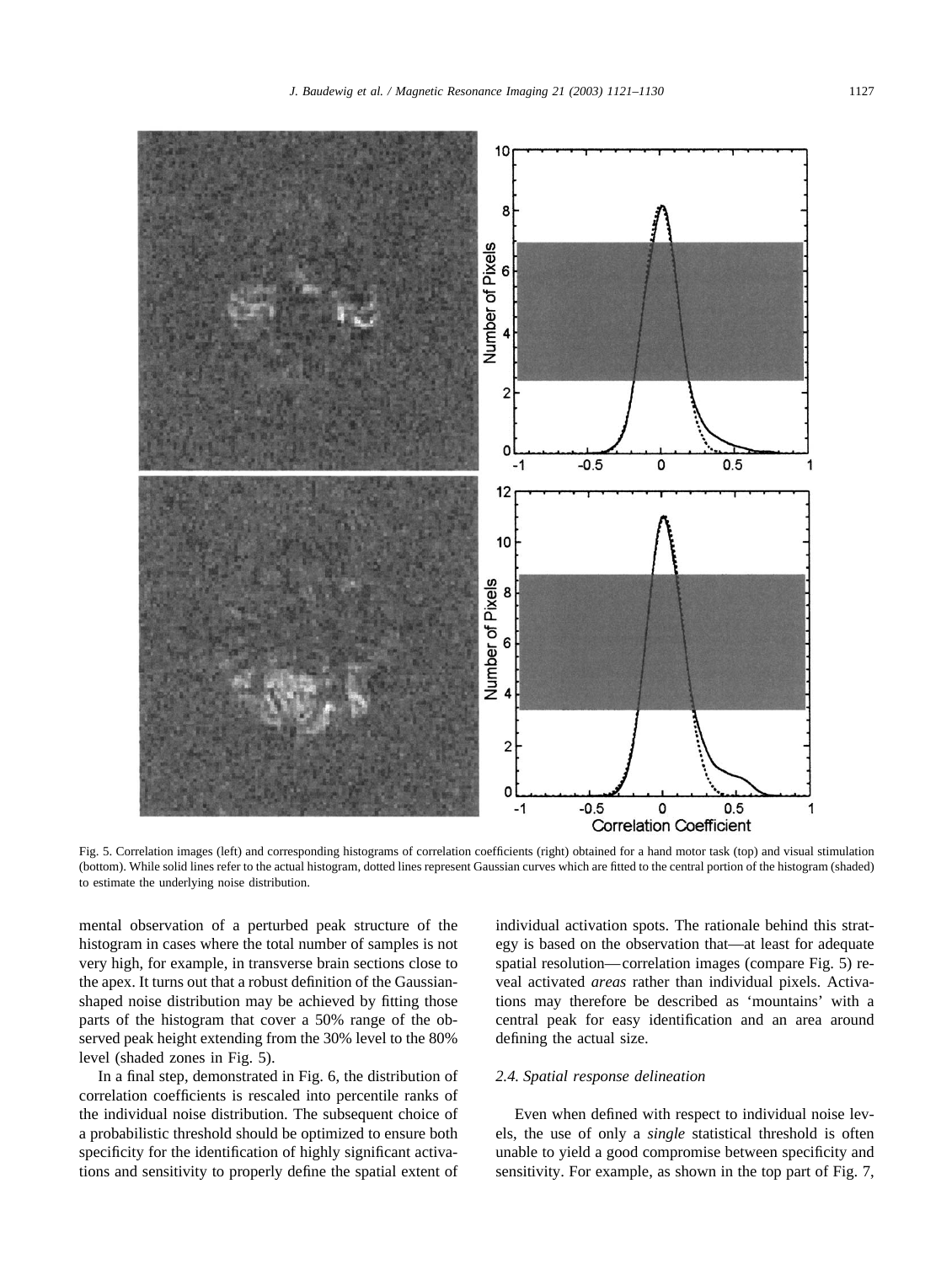<span id="page-7-0"></span>

#### **Correlation Coefficient**

Fig. 6. Rescaling of correlation coefficients to percentile ranks of the estimated noise distribution (broken line). The solid line is a smoothed representation of the histogram (*cc* binning: 0.001 units). The percentile ranks of 99.99% ( $p = 0.0001$ ; cc = 0.478) and 95% ( $p = 0.05$ ; cc = 0.223) served as thresholds for the identification of activation foci and area delineation, respectively (for details, see text).

the common assumption of  $p < 0.05$ , i.e., a 95% threshold of the noise distribution, results in noisy activation maps for both the motor task and visual stimulation. The obviously wrong classification of activated pixels outside the brain indicates the presence of a large number of false positive "activations." Their fraction is controlled by the chosen significance level, or in other words, by the *p* value which served for thresholding. In this example,  $p = 0.05$  means that 5% or  $0.05 \times 96 \times 128 = 614$  pixels represent false positive activations.

A possible way of avoiding this problem is a noticeable increase of the significance level. In the middle part of [Fig.](#page-8-0) [7,](#page-8-0) the choice of  $p = 0.0001$  reduces the number of false positive pixels to 1.2. The corresponding activation maps exhibit no activated pixels outside the brain and therefore support the absence of false-positive activations in the entire map. On the other hand, these maps clearly demonstrate that the increased specificity is at the expense of a severe loss of sensitivity. The far too conservative nature of this high threshold is further evidenced by a comparison with the correlation maps shown in [Fig. 5](#page-6-0) which depict much more spatially extended and contiguous areas of pixels with high correlation coefficients. In this case, the specificity of the procedure is not adequate, or in other words, the number of false-negative pixels is too high.

The spatial information contained in the clustering of activated pixels as revealed in correlation images may be exploited to improve the sensitivity without losing specificity. Under the assumption that pixels within a truly activated area bear a tight topographic relationship to a smaller number of pixels which exceed a threshold related to a very low type-one error probability (false positives), specificity can be preserved by using a high threshold criterion, while an adequate area delineation may be achieved by a subsequent iterative nearest-neighbor analysis. This latter strategy includes pixels around predefined activation foci, provided their correlation coefficients comply with a second lower probabilistic threshold. The successful application of this approach is demonstrated in the bottom part of [Fig. 7,](#page-8-0) which presents activation maps where activation foci were obtained with  $p < 0.0001$  and directly neighboring pixels were iteratively added as long as their correlation coefficients fulfilled  $p < 0.05$ .

### **3. Discussion**

This work describes a practical approach to the analysis of fMRI data sets that is based on the physiologic characteristics of the underlying individual noise distribution. It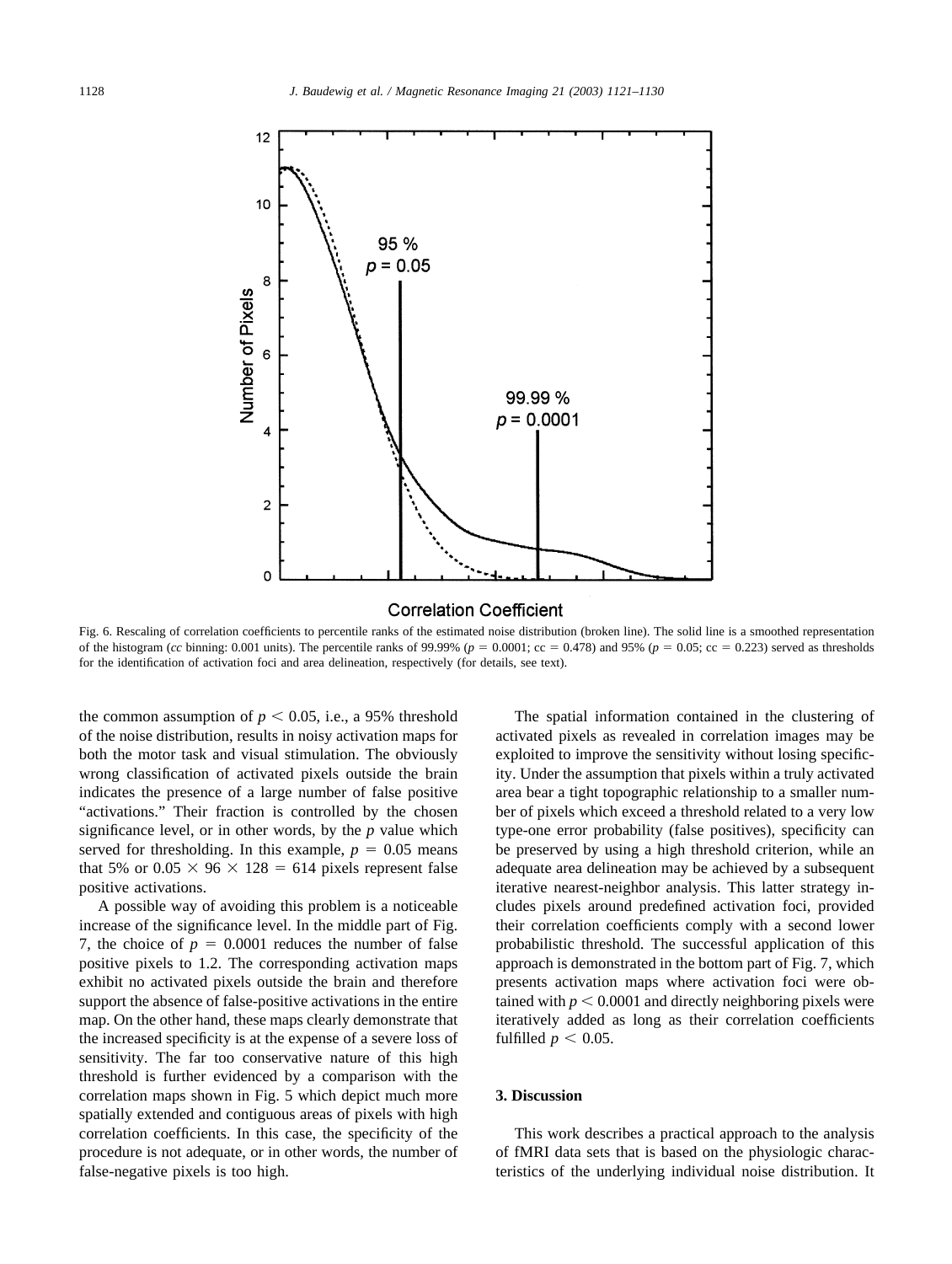<span id="page-8-0"></span>

Fig. 7. Activation maps obtained for (A) a hand motor task and (B) visual stimulation (same data as in [Figs. 2](#page-3-0) and [4\)](#page-5-0). Thresholding with  $p < 0.05$  (top) identifies most activations but includes a large number of false positive "activations." The use of  $p < 0.0001$  (middle) increases the specificity at the expense of a serious loss of sensitivity. A combination of both *p* values (bottom) results in activation maps with both high specificity and sensitivity (for details see text).